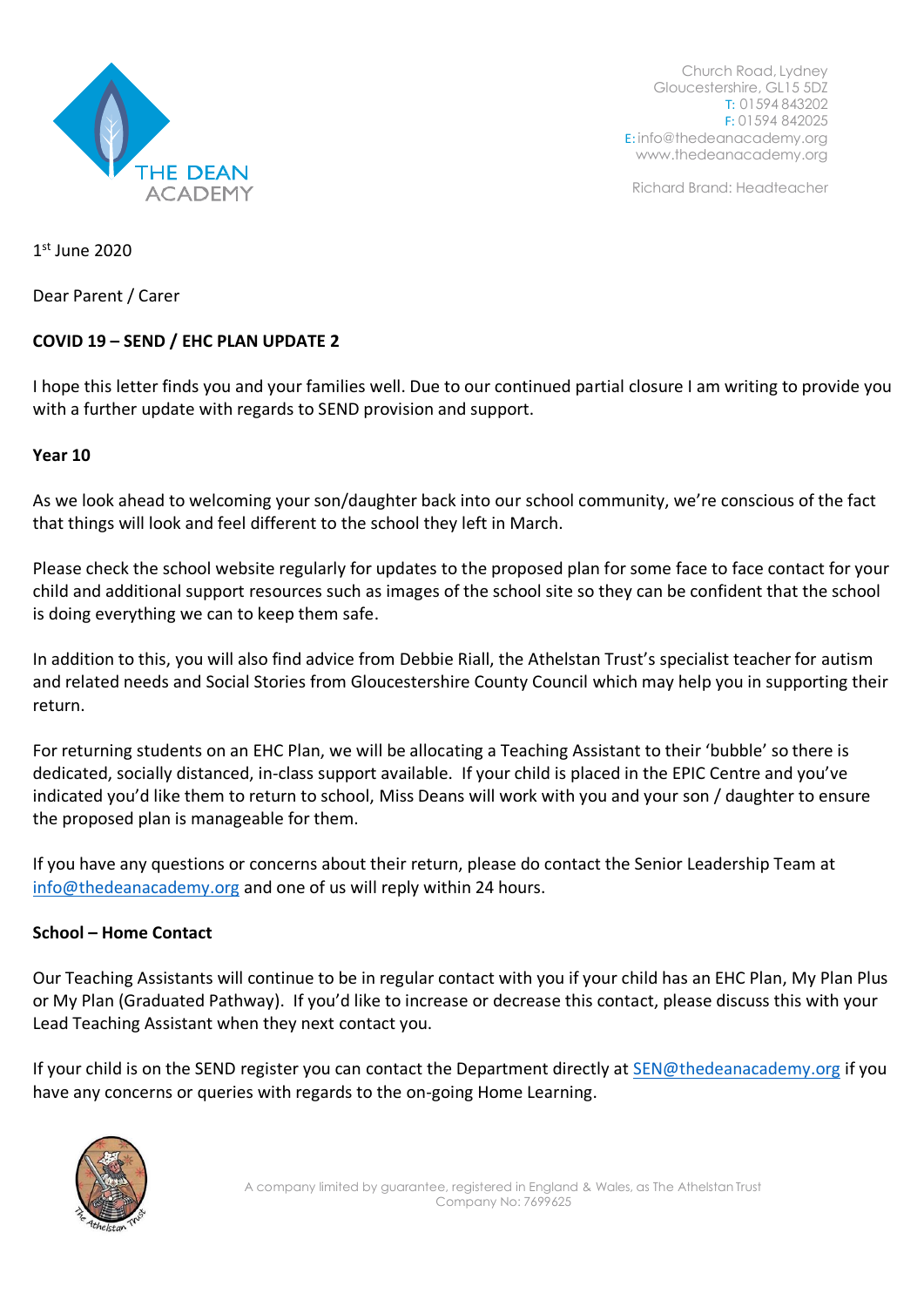

Richard Brand: Headteacher

#### **Curriculum access and interventions**

We really appreciate those of you who have fed back what is working and what needs adapting for your child. We have been passing this on to relevant subject departments who will continue to adjust learning provision via Class Charts or printed home learning packs.

If you feel your son / daughter's needs are changing rapidly at home and you require additional support or guidance, or you are unable to contact the relevant subject teacher, please email us at [SEN@thedeanacademy.org](mailto:SEN@thedeanacademy.org) and we will endeavour to support you.

It's been really pleasing to see so many students logging on to practice their core literacy and numeracy skills via the IDL Home Learning Programme. We are checking their progress regularly and awarding positives via Class Charts. IDL will continue to replace most Read Write Inc interventions for the coming term.

Social Skills will continue in Term 6 and our Communication and Interaction team will be providing you with additional activities over the next few weeks and for those students learning to touch-type, online resources are available at:

[https://www.typinggames.zone](https://www.typinggames.zone/) [https://www.kidztype.com](https://www.kidztype.com/) <https://www.bbc.co.uk/bitesize/topics/zf2f9j6/articles/z3c6tfr>

#### **Access to external services**

The Advisory Teaching Service continue to support schools and parents via remote working. If your child is already known to the ATS, please contact them directly via email otherwise their advice lines are as follows:

*Communication and Interaction:*

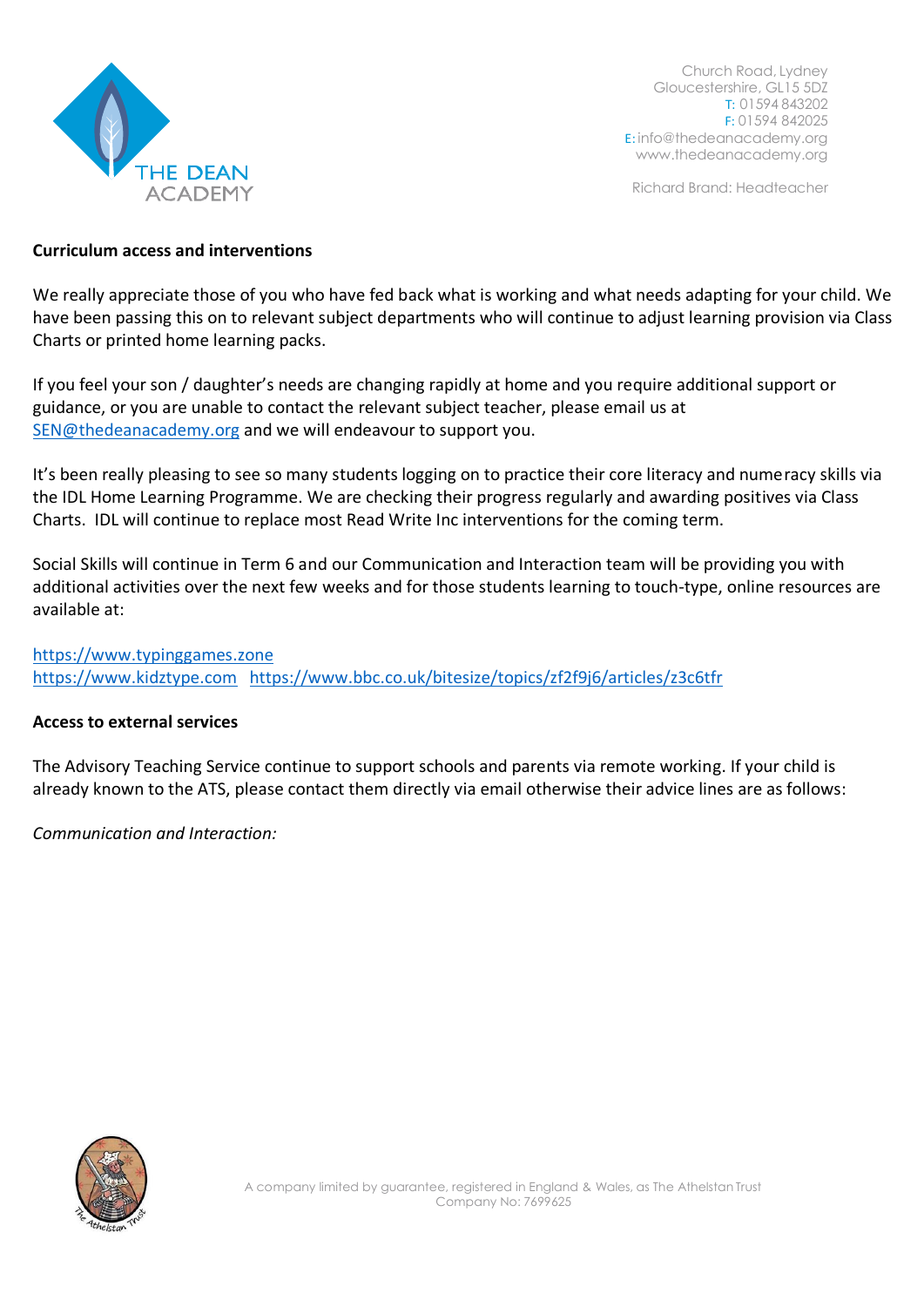

Richard Brand: Headteacher

| Day of week | 10:00-12:00  | 13:00-15:00  |
|-------------|--------------|--------------|
| Monday      | 01452 324373 | 01452 324369 |
| Tuesday     | 01452 427579 | 01452 425794 |
| Wednesday   | 01452 425712 | 01452 324375 |
| Thursday    | 01452 324367 | 01452 583810 |
| Friday      | 01452 583731 | 01452 324374 |

*Cognition and Learning / Social, Emotional and Mental Health (operating the same hours as above):*

| Day of week | C&L          | <b>SEMH</b>  |
|-------------|--------------|--------------|
| Monday      | 01452 427579 | 01452 426813 |
| Tuesday     | 01452 324365 | 01452 324364 |
| Wednesday   | 01452 426833 | 01452 425794 |
| Thursday    | 01452 324371 | 01452 425425 |
| Friday      | 01452 583550 | 01452 426813 |

## **EHC Plan only: Changes to the legal duties for schools and healthcare providers**

In my May update, I outlined an amendment by the Secretary of State to the Special Educational Needs and Disability Regulations 2014 and a modification to Section 43 of the Children and Families Act (England) 2014. These modifications:

• relaxed the timescales for Annual Reviews where it is not reasonably practicable for them to go ahead